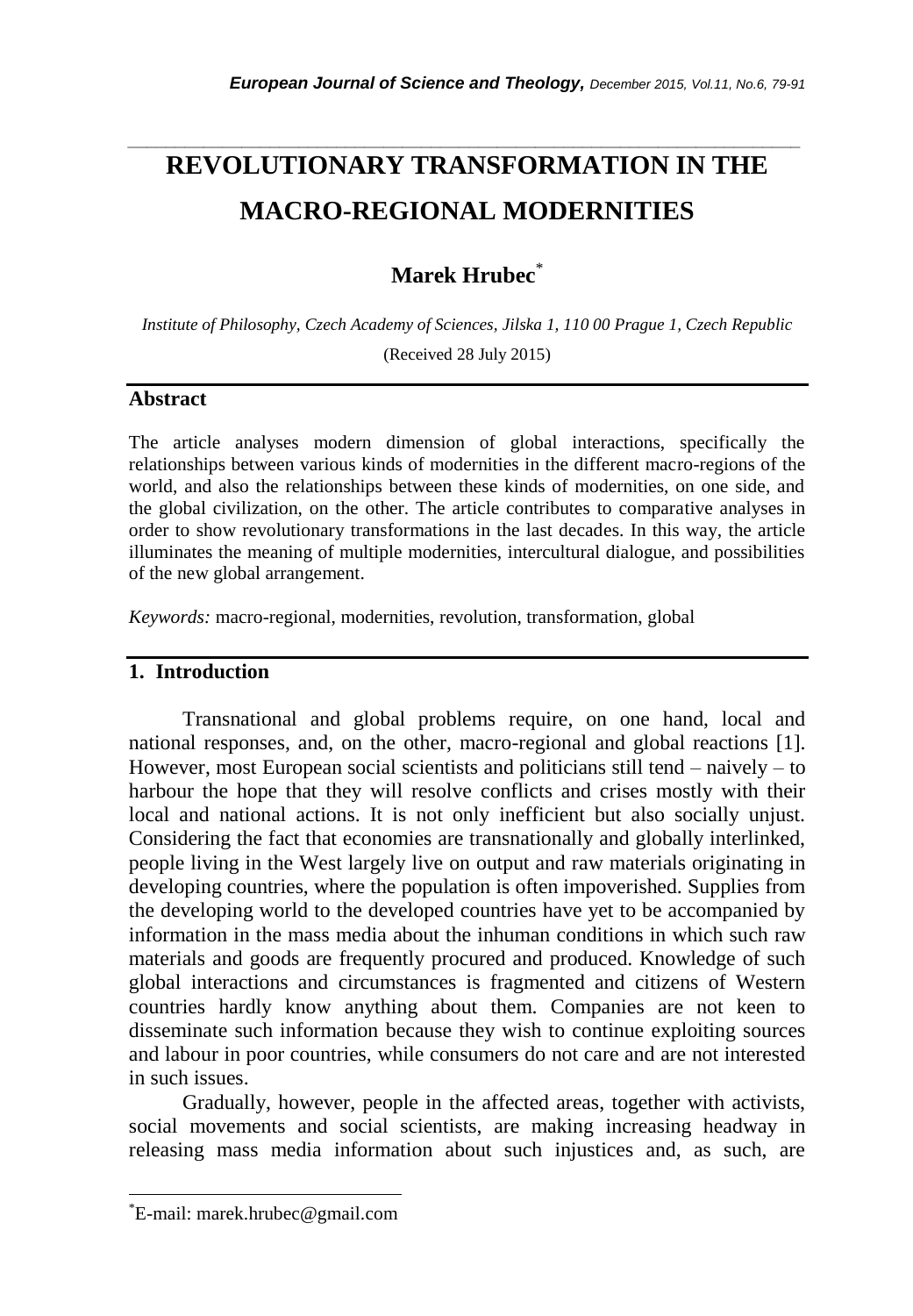sometimes preventing at least the most pressing issues, such as child labour, brutal exploitation, inhuman working conditions and environmental devastation [2]. For the time being, though, the information is only coming through in dribs and drabs and merely shows the potential that can be harnessed, i.e. the stream of change is by no means in full flow now. The solution must extend beyond the local and national levels. Justice requires additional knowledge of the situation in developing areas of the world which are linked to Western countries. Global communication and social networks have increased an opportunity to criticize more sharply the current social and economic imbalances between the West and the rest, environmental destruction, and other problems, on the one hand, even if it has increased also the official propaganda, on the other hand. This development will probably go hand-in-hand with significant everyday resistance – demonstrations, strikes, and various everyday forms of protest against injustice.

In this contribution, I would like to outline this issue by stressing a modern dimension of global interactions, including conflicts, specifically the relationships between various kinds of modernities in the different macroregions of the world, and also the relationships between these kinds of modernities, on one side, and global civilization, on the other [3]. In the last decades, global interactions have intensified contentious and chaotic contact between people from different modernities and cultures, resulting in more conflicts than before because various interests, values and institutions in different parts of the world are more transnationally and globally interconnected. Various xenophobic attitudes, the reinforcement of nationalism and the escalation of political conflicts are included here. In particular, while many people reflect mainly conflicts between the Western and Islamic countries, there are also interactions between the West and other macro-regions around the world which develop their own cultures and specific kinds of modernizations: China, Russia, South America, India, Sub-Saharan Africa, etc. Apparently, some of them are technically taken nations but they are also important macro-regions. These non-Western areas of the developing world are unwilling to be cowed into accepting the Western version of modernization, as Eisenstadt [4] explained by a concept of multiple modernities [5]. However, we have to be aware that the modernities are not isolated; they are partly mutually influenced and are to a certain extent a kind of hybrids. Moreover, the concept does not reflect cultures which have not been modernized [6], as it is articulated by various authors in the *Polylogue. Forum for Intercultural Philosophy*, for example. Nevertheless, the concept well indicates various paths, and that they need to be respected [7].

China is conducting its own experiment of "socialism with Chinese characteristics". Most countries in South America – especially Venezuela, Bolivia and Brazil – are endorsing experiments which are much more leftist than the politics and economy in Western countries at present. Russia and India are also shying away from blindly following the Western version of modernization, instead striving to blaze their own trail consistent with their historical and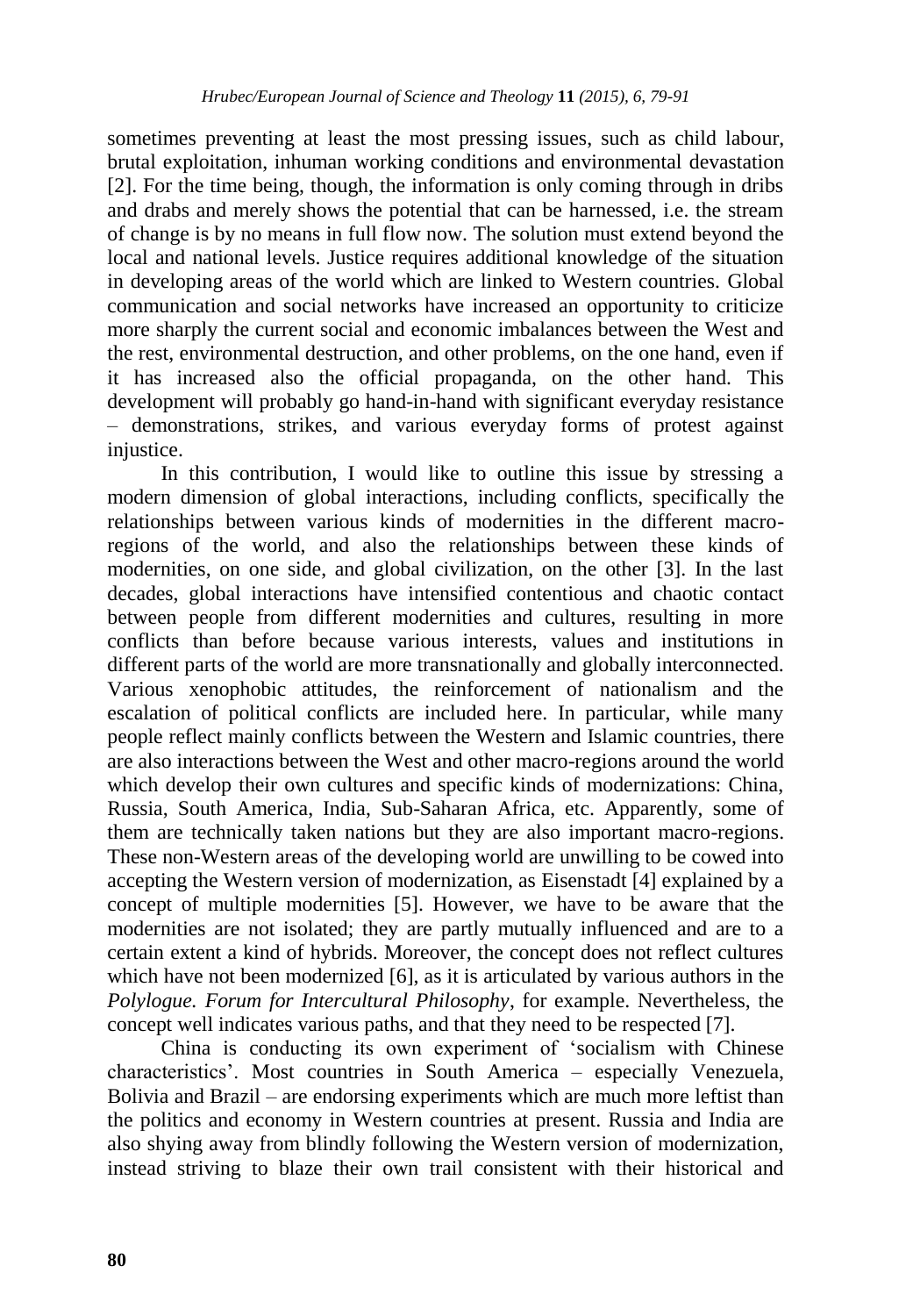contemporary cultural and economic specifics. This kind of significant changes can be called revolutionary transformations, as I will explain later.

To be sure, these specific changes include various problems that need to be addressed, but that is no reason for the Western model of politics and economics – a model that, let us not forget, is in crisis – to be foisted on these areas of the world. The same could be said about the Islamic countries. These various parts of the world, then, especially BRICS, could be said to be following at least partly their own paths of development and, in foreign matters, are striving to replace the unipolar world, headed by the West, with a multipolar world in which a voice can be given to numerous perspectives. Intercultural and transcultural, and also intermodern and transmodern polylogue is required in many areas of the world, and authors from various cultures and modernities analyze and develop it in various ways [8-12].

The aim of this paper is not to analyze in detail individual modernities but to outline their specific differences, similarities, and mutual relations in a framework of important revolutionary transformations, which took place in the last decades, and a possible future revolutionary transformation on the global level. But of course, the possibility of peaceful revolutionary transformations can fail in case of serious armed conflicts in the macro-regional or global levels.

## **2. The comparative modernities of Russia and China**

It is important to analyze relationships between individual kinds of modernities and cultures in the macro-regions of the world. First, we can approach the plurality of modernities by identifying and comparing two basic paths followed by the largest countries to experiment with socialism and communism in the  $20<sup>th</sup>$  century. What is more, these are not just individual countries, but entire macro-regions with their own specific modern, cultural and long history.

Naturally, any new experiment requires a critique of the problems and necessary change. Especially because, obviously, these cases did not concern full versions of socialism, but only attempts at the introduction thereof, with various elements of authoritarianism. Both countries recognized the shortcomings in their organization and started to carry out transformation – China after Mao Zedong"s death at the end of the 1970s, the Soviet Union starting in the mid-1980s after Brezhnev"s death. Both countries endeavoured to make economic and political transformations, but each of them ultimately settled on only one as a priority. While the Soviet Union eventually went primarily the way of political transformation, China"s preference was for economic transformation. This difference in the concept of change was to be an absolutely fundamental and decisive factor in further development of these countries.

If we were to personalize these policies, it would be fair to say that Gorbachev preferred *glasnost*, i.e. political openness, whereas Teng Xiaoping decided to rely on market solutions. As soon as Gorbachev started to lose control and influence over the transformation of the country through his political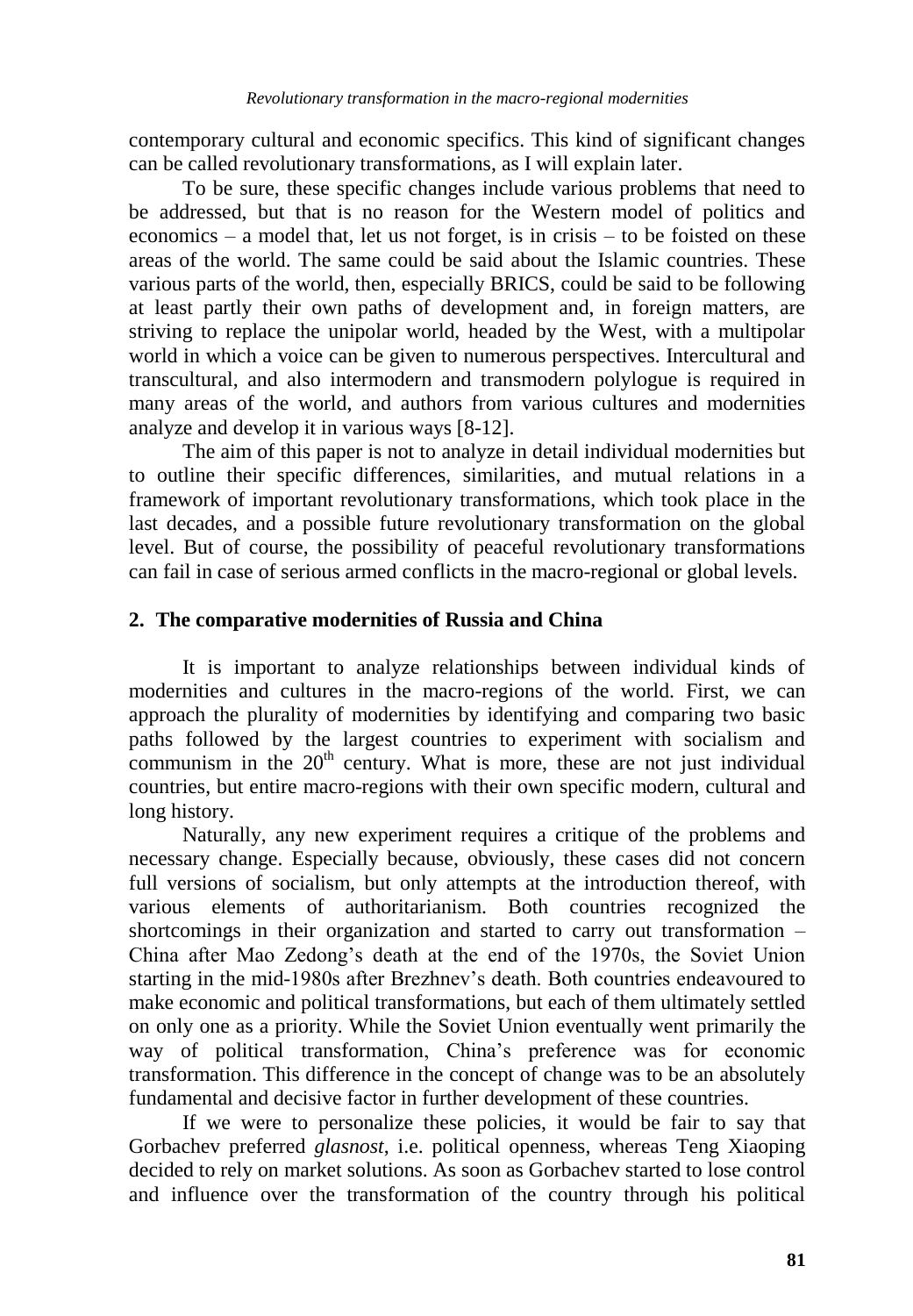reforms, he also became unable to manage the economic transformation and ultimately the system collapsed [13]. The resultant disorder destroyed the largest social experiment of the  $20<sup>th</sup>$  century, which was not given a chance to transform. Teng Xiaoping went in the opposite direction. He kept hold of political power and used it as a vehicle to launch the necessary economic reform. However, he was unwilling to abandon the key features of the then state version of socialism, i.e. a planned economy and societal ownership. At the same time though, he opened the door to elements of capitalism, i.e. the market and private ownership [14]. That is not to say that he wanted capitalism to prevail over socialism.

Teng was well versed with Marx"s argument that, for the transition to socialism, a country's economy must be well developed in order to prevent the system from crumbling and regressing to a previous stage of development. Aware of the fact that China was a backward feudal country unprepared for the transition to socialism, he believed that Mao Zedong had made the switch prematurely. Teng attempted to resolve this flaw by allowing elements to enter Chinese socialism that would be able to fill in the gaps in the Chinese economy"s historical development which should have taken place before the arrival of socialism. He was aware of Marx"s idea of not only negative but also civilizing tendencies of capital. Furthermore, Teng knew that Marx"s classic model of economy and politics was merely an initial sketch of socialism and that a functioning economy, politics and society required a more intensive and more topical paradigm. He believed that socialism, in its given stage of historical development, should be based on the following conditions: first, on a lesser degree of central planning, accompanied (but not controlled) by the market; and, second, on societal ownership, which should encompass not only state ownership, but also provincial, municipal, village, cooperative, etc., ownership, accompanied (but not controlled) by private ownership. In this respect, the political philosopher Wei Xiaoping mentions that China stands on an important crossroads in terms of maintaining this balance between the main and supplementary elements in the future as well as in terms of developing each element [14]. It is crucial. In China, this model is modestly named "socialism with Chinese characteristics" [15], but it is essentially a broader concept [16] that, to a certain degree, is also partly applied in other countries [17], as documented in various experiments, for example, in Africa.

Although the people's access to decision-making on societal ownership, planning and other issues is very indirect, China has benefited from its economic version of transformation. Almost 400 million Chinese have started to enjoy the same living standards as those in the EU, another 400 million have climbed out of poverty, and the remainder is also projected to do so. Even conservative calculations make China the second largest economy in the world, and its influence in the global environment continues to grow stronger. In contrast, the political version of transformation in the Soviet Union saw the state collapse, and its successor, Russia – in the wake of Yeltsin"s neoliberal shock therapy – needed one and a half decades to work its way among the relatively influential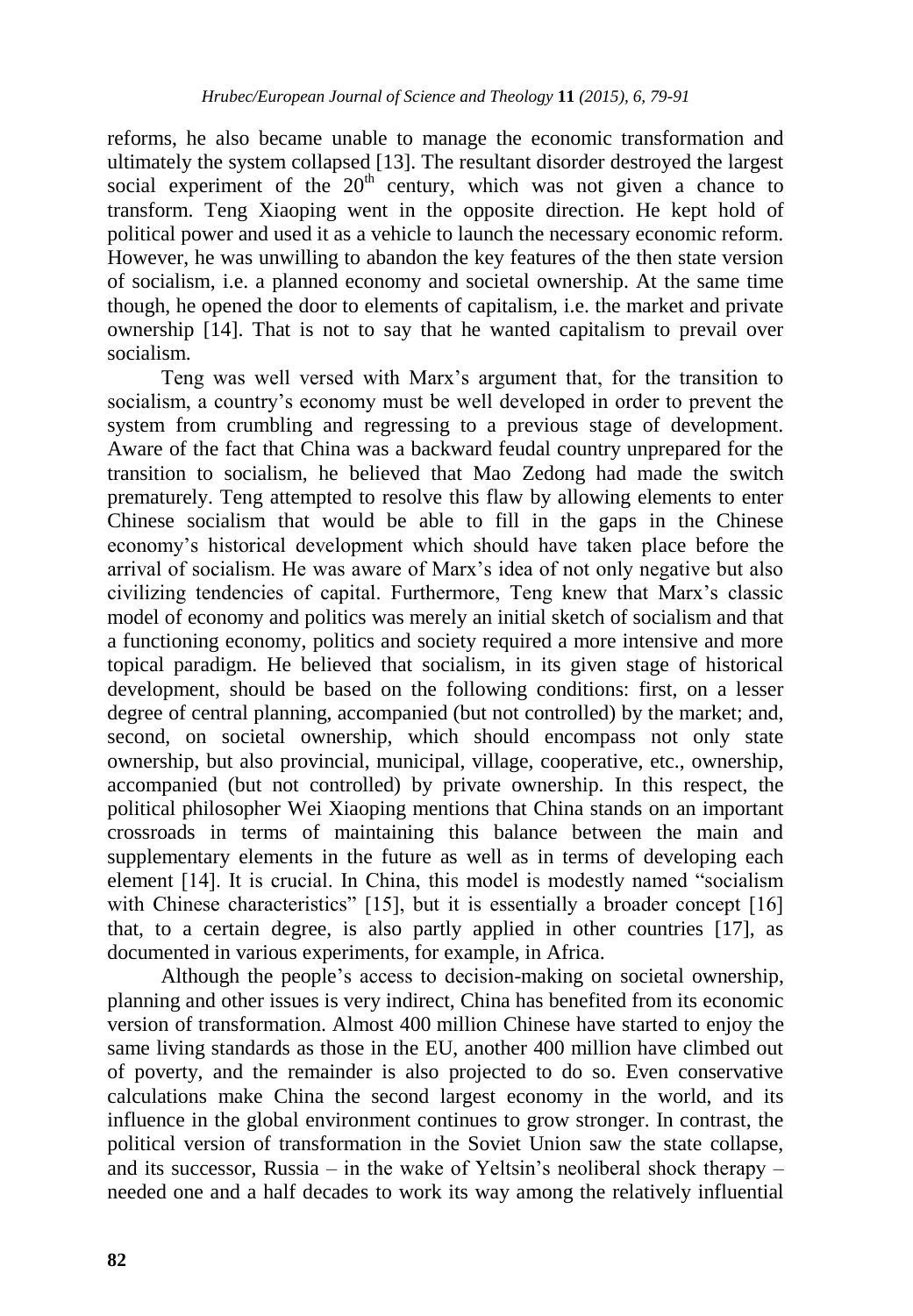BRICS countries, albeit largely by relying on oil and gas exports. While China draws its strength mainly from being a factory for the world and, to a sizable degree, by redistributing profits in favour of the socially needy. Russia, on the other hand, is unstable because of its dependence on the current prices of the oil and gas it exports, and the socially disadvantaged in Russia are not well supported by liberal conservative state programs. It is not yet clear how political transformation will continue. At this point in time, we could limit ourselves to one point by saying that, in Russia"s case, it is still an open issue whether the transfer of political power to successors will trigger a destabilization problem, whereas China has managed to pass on the leadership of the country seamlessly to the fifth generation by adhering to established rules. So far the specific Chinese model of (a potential revolutionary) transformation, with its preference for economic over political transformation, while championing a combination of planning and the market and a combination of societal and private ownership, is an engine for further development in China and for bulking up its influence in the world, despite numerous shortcomings. It remains to be seen how political transformation will proceed.

If we examine their global role, both countries – Russia and China – are evidently striving to make decent contributions to the breakup of the unilateral world in which West-centric politics and economy are predominant, and to form a more balanced multilateral global order in which major influence is wielded by China, Russia, India, Brazil and other countries.

### **3. The specific modernities in India and South America**

When contemplating modernization specific to India and South America, I would start by highlighting two characteristic concepts: the first one refers to *revolutionary transformation*, and the second one concerns the not fully but only *partially autonomous types of modernization*. Revolutionary transformation is a gradual change with an essential importance rather than merely smooth shallow transformation or outright revolution. As for the second point, returning to my previous comparison, although Russia and China were influenced by the concept of socialism and are influenced to some extent by the Western concept of capitalist politics and economy, they were distinct and relatively independent modernization alternatives to the West in the  $20<sup>th</sup>$  century. In contrast, India and the Latin American countries were fully colonized by Western superpowers, which forced the basic pillars of Western economic and political order upon them. In this respect, at first glance, they do not constitute entirely autonomous alternatives, even though they have their own rich and long history and culture. More detailed investigation reveals that, despite colonialism, they have come up with their own types of modernization and, in the future, could be followed by other parts of the world. But whether they will follow good or bad models is unknown.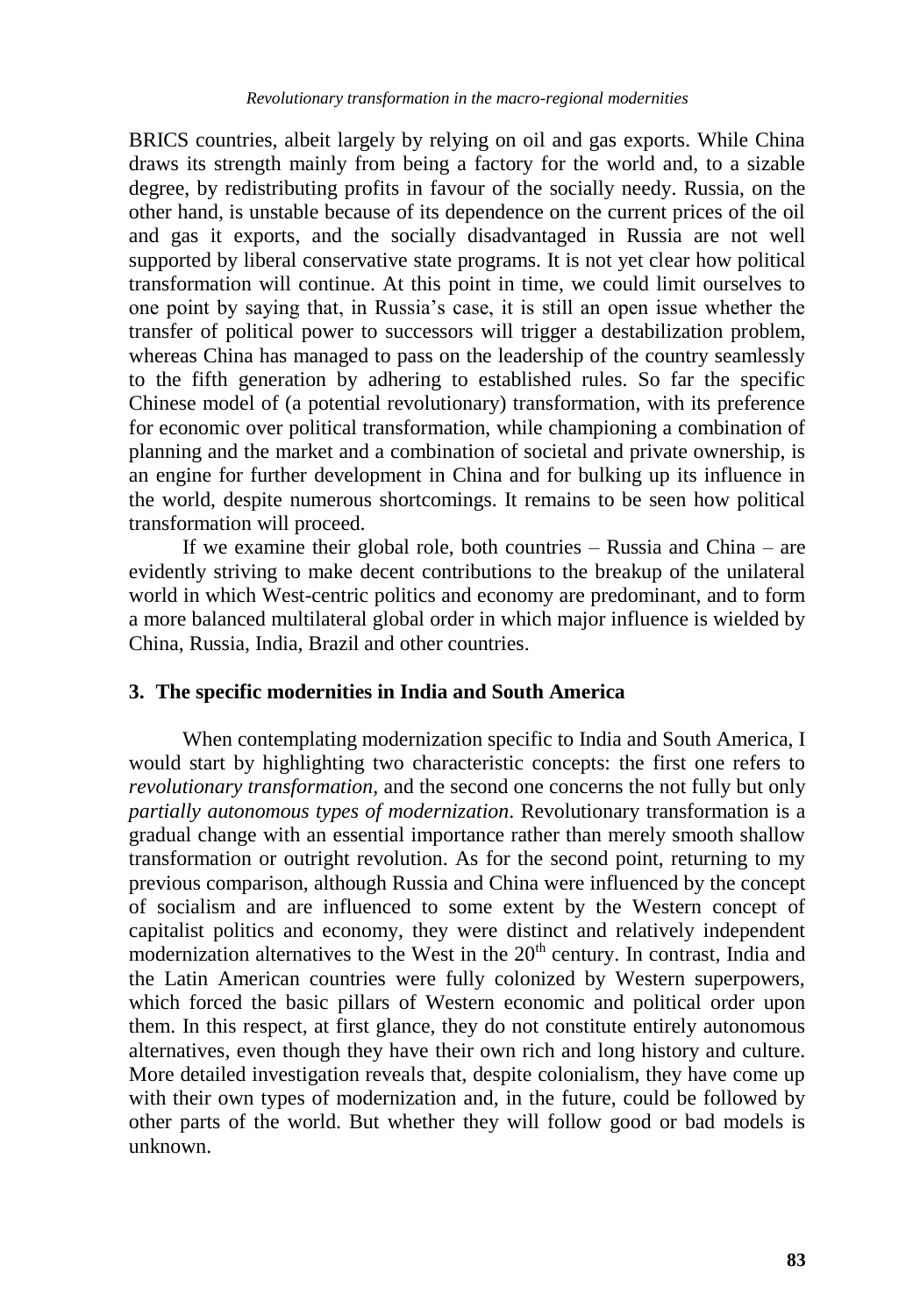Although, at the time of colonialism, Britain controlled India with its own repressive political order and, once this collapsed, a formal political democracy prevailed there. Hinduist, Islamic and other cultural historical traditions have infused this structure with their own specific character. Furthermore, since gaining independence, India has gone through a unique stage in search for its own version of socialist development which, following the collapse of the Eastern Bloc, started subtly being replaced by a capitalist path in the early 1990s. There was no visible revolution standing as a milestone at the given time. Rather, we could say that revolutionary transformation gradually asserted itself. Just as, following the fall of colonialism, Gandhi pushed for socialist, secularlyoriented Indian home rule *Hind Swaraj* [18], and Nehru [19] then built on this with his socialist revolutionary transformation. In the 20 years since the collapse of the Soviet Bloc, a capitalist revolutionary transformation in India has steadily come to the fore which exhibits all known problems. India people"s Bharatiya Janata Party has bit by bit established a neoliberal capitalism legitimized by means of Hindutva and cultural and religious conservatism, as recently witnessed in particular under Modi"s leadership. Therefore, there currently seems little hope that the slums in downtown Delhi, Kolkata or the countryside will stop haunting us any time soon [20].

In the macro-region of South America, we can trace the opposite process, from right to left, again by means of a path of transformation which, in certain cases, verged on revolutionary transformation. Therefore, I will limit my reply to South America, because in Central America and Mexico developments have been very complex and ambiguous.

Following the collapse of right-wing dictatorships in South American countries in recent decades, more social movements and left-wing governments have started to make headway than is usual in Western countries. This has not been a return to state centralism based on the model of the Soviet Union but the democratic cooperation of people active in civil society and social movements with administration on local, national and macro-regional levels. First, more radical democratic socialist projects came to the fore, inspired by Chávez"s lowintensity revolution in Venezuela, in particular under Morales in Bolivia and Lugo in Paraguay. Chávez's project of  $21<sup>st</sup>$  century socialism had an effect which spread beyond those countries and influenced more or less most of the countries in South America. Secondly, Lula established numerous social programmes in Brazil at state and national levels and promoted the grassroots participatory democratic projects of citizens, which then had a filter-through effect on the upper echelons. For example, the participation of citizens and social movements in the introduction of a social forum in Porto Alegre subsequently had far-reaching consequences which saw the social forum spreading to other countries and macro-regions and the organization of global social forums. Similarly, a participatory budget was deployed in Porto Alegre, enabling citizens to have a say in the municipal budget. This type of economic democracy then spread to hundreds of towns and states in Brazil and beyond, across South America and even into certain countries in Europe and other parts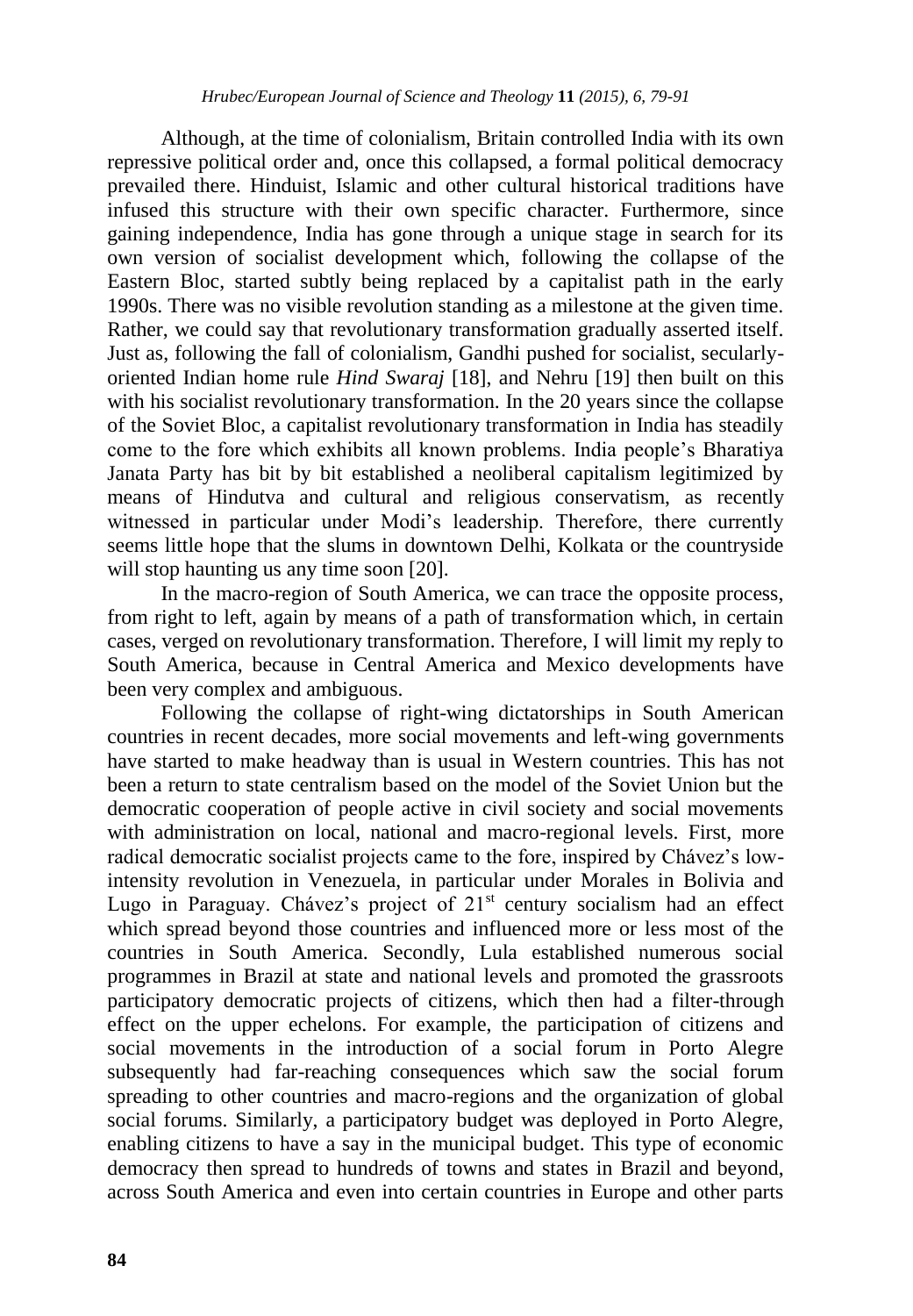of the planet. In recent years, I have seen an entire participatory system interlinking economic and political democracy in multiple places in Brazil. Sociologist Emil Sobottka from Porto Alegre has shown that participation must be institutionally intensively organized to prevent it from being abused by people who wish to essentially restrict participatory democracy [21].

Elements of participation have been supported by the Brazilian government from Lula through to Dilma Rousseff today. The same applies to cooperation between countries in South America, especially Venezuela and Brazil, in the establishment of the Bank of the South, that made it possible to break away from the World Bank and its asocial neoliberal imperatives. The fact that Brazil itself is the largest South American economy and political arena and one of the BRICS countries has had a major impact on the spread of these progressive elements throughout South America and, to some extent, the world. Another significant influence has been the fact that at least Brazil and Venezuela have been able to finance their social projects from relatively large oil reserves. And South American countries do not act in isolation because their political leaders are aware that, especially in a global era, it is the large countries and groupings that hold the power. This is why they have set up various macroregional groups: the Union of South American Nations, Alba, Mercosur, and Celac.

#### **4. A dispute between the West and the Islam**

We can add a complement concerning relationships between the West and the Islam which have been at the centre of attention especially since 2001. Aside from the history of European colonialism in Islamic countries and the internal transformations of Islamic countries, the kernel of the problem between the West and the Islam is that, at present, the military forces of the U.S.A. and other Western countries maintain a presence in every other Islamic country. *Instead of intercultural dialogue, we have intercultural war*. Imagine the hypothetical opposite situation, with an Islamic occupying force in every other country of NATO. I suppose that many people in the West would fight against this.

In the wake of 9/11, the U.S.A. was itching for vengeance. Never mind the fact that Afghanistan had nothing to do with 9/11, war was for long-standing reasons in the cards there. The U.S.A. had bankrolled and made allies of the fundamental Islamic extremists there in order to use them to fight against the Soviets in the 1980s. However, Al Qaeda then started to break away, and this became a thorn in their side.

Moreover, authoritarian Saudi Arabia, which is where the 9/11 attackers were from, supports extremist Islamists in many Arab countries. American support is there, too. This interpretation is not only an external critique but also an internal critique. In response to the current pathological project in parts of Iraq and Syria, for example, United States General Thomas McInerney has explained that the U.S.A. made a major contribution to the creation of the Islamic State. He was referring not only to exercises at a base in Jordan and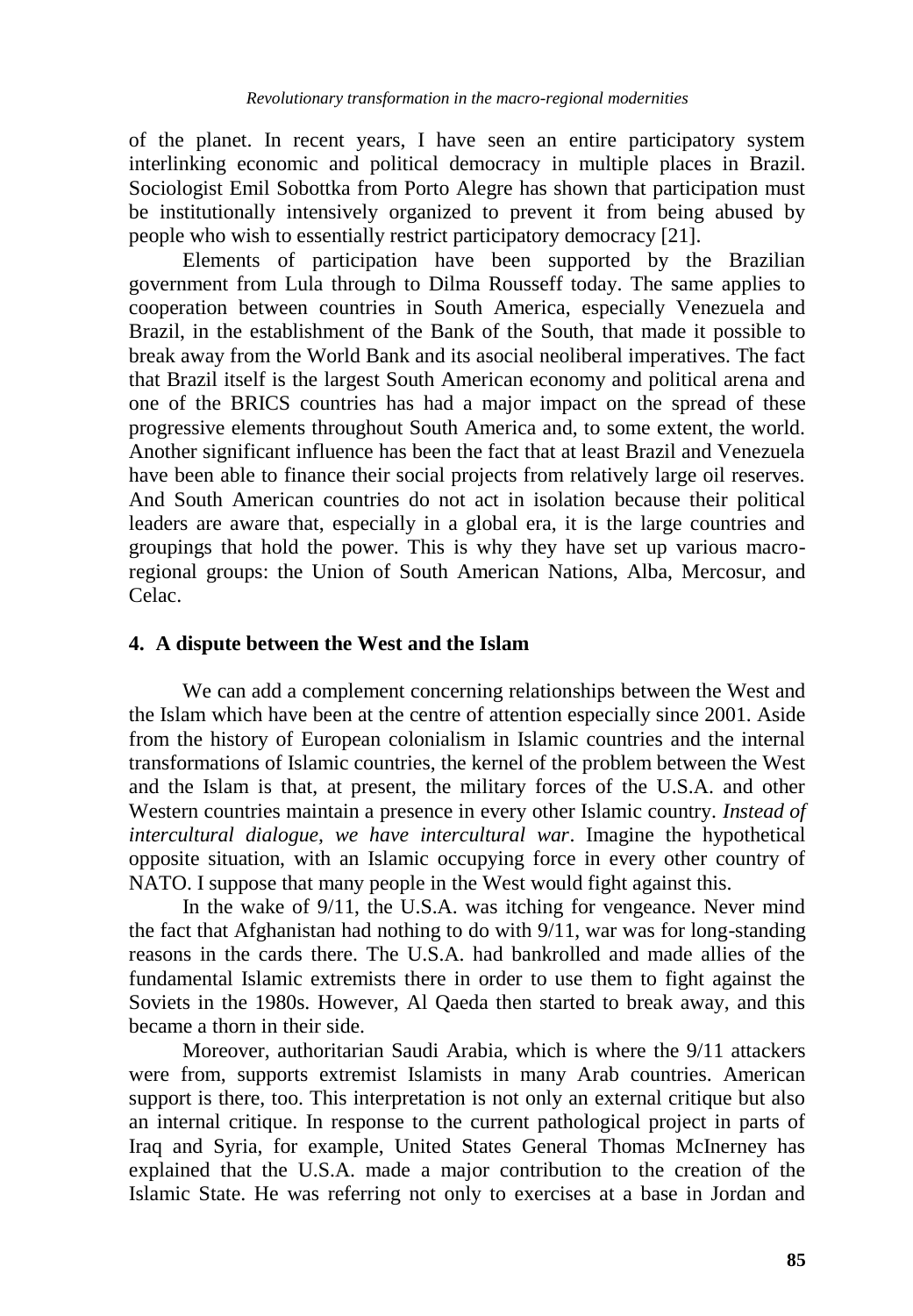elsewhere but also to the weapons supplied to the Islamists from Libya, i.e. the previous military conflict.

It is well documented that the U.S.A. administration itself had to confess that it had made a mistake concerning the war in Iraq and that, in fact, Iraqis had no weapons of mass destruction. The main targets in Iraq were actually oil and the sphere of influence.

This has not been the only mistake to have been admitted. The war in Libya was also a confirmed error. The U.S.A. intelligence services have come clean that they were wrong and that, in 2011, there were no attempts at genocide in Libya. Yet, it was this very argument of genocide that Hillary Clinton used as the main excuse to bomb Libya. Libya enjoyed the highest standard of living in Africa. Now it lies in ruins. It is possible to mention other problematic cases as well, as apparent in *Guantánamo Diary* by an imprisoned detainee Mohamedou Ould Slahi, for example [22].

The U.S.A."s military budget for this year is in excess of USD 800 billion, which, as in every year, is many times larger than the budget of any other country in the world [*US Military Spending*, http://www.usgovernmentspending. com/us military spending 30.html]. Such a concentration of military funding is, in itself, problematic. The U.S.A. is just one of the world"s nearly 200 countries and there is no reason for it to have such a military budget and to have the right to play the world"s policeman [23]. Global order should be secured by the institution intended for this purpose: the United Nations.

#### **5. Revolutionary transformations and the global poor**

Now we can try to draft a general thesis on major developmental tendencies of recent decades. Building on political philosopher Jerry Cohen [24], generally speaking, we could say that revolutions have delivered usually violent, unconstitutional, rapid, and fundamental change, whereas transformations have been characterized by non-violent, constitutional, steady, and moderate change. Pivotal social and political change in the modern times took place often against a backdrop of revolution but recently more complex changes have prevailed. On a path of transformation, fundamental – it means revolutionary – changes take place over the longer time, hence this is revolutionary transformation. In the Soviet Union, we first saw an attempt at such a way forward in the 1980s but ultimately this speeded up the collapse of the entire system and the country. Transformation (probably a transformation of revolutionary importance if it is completed in the future) has been under way in China since the end of the 1970s. The transitional development between revolution and transformation has also been under way in India and South America. This does not necessarily mean that a target revolutionary situation has been achieved everywhere but that developments are in progress in this direction. On the contrary, in the countries of the Arab Spring, revolutions quickly emerged but they were not particularly successful and in the end they resulted in no truly fundamental and positive change. Thus, it is important to see that the mentioned relevant sustainable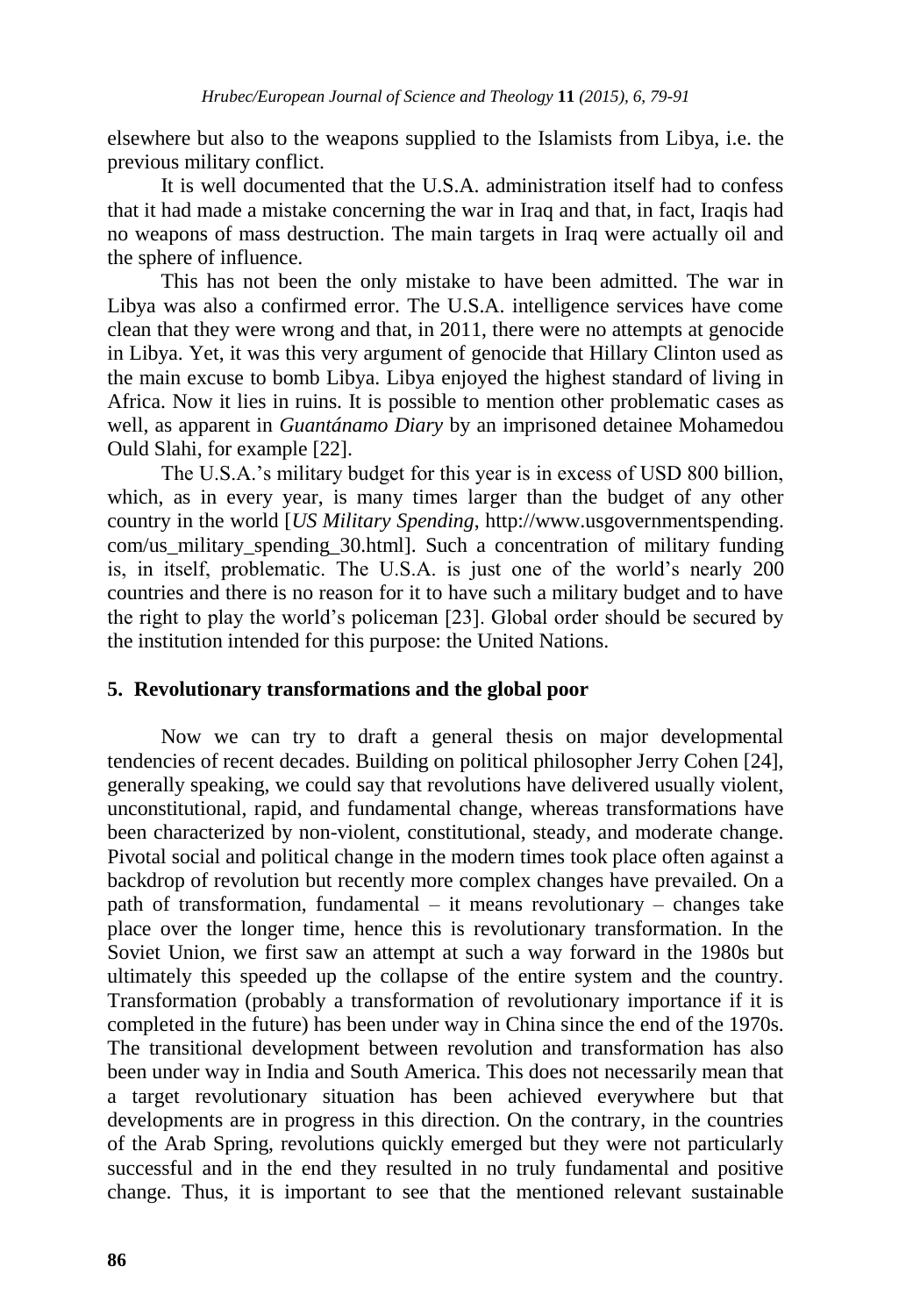economic and political changes of multiple modernities of recent decades are revolutionary transformations, not revolutions.

However, I would avoid throwing my weight behind just one of these paths. Whether a given situation is ultimately a revolution, transformation, or revolutionary transformation depends, when all is said and done, on the resistance put up by the holders of illegitimate power. If the resistance is very significant and the population is already very frustrated, the result is revolution. If resistance is low key but persistent, there generally tends to be change based only on transformation. If relatively radical changes are successfully enforced during the longer time period, this is a revolutionary transformation.

In many places throughout the world, the global poor really do have experience that differs from that faced by the marginalized people in Western countries. Different forms of development in non-Western countries result in different forms of misrecognition and recognition, although some historical parallels can also be identified. At any rate, at least one billion poor people in developing countries are struggling for everyday survival in extreme poverty where they need to secure at least the most necessary food and a roof over their heads, and have no means to engage in effective demonstrations in the streets and on the squares against the current economic and political order. Most of them live in remote areas and do not have the funds to travel, for example, to the capital of the country. Having said that, even if they did have the money to cover the cost of travel and other expenses, it would be of little use to them because decisions on fundamental matters of the global economy and politics, including marginal areas with many poor people, are often taken elsewhere, usually in wealthy Western cities where transnational corporations are established. Therefore, expecting poor people in developing countries to use conventional forms of protest, such as demonstrations, strikes, etc., is a West-centric attitude stemming either from ignorance or arrogance. Classic forms of the Western type of protest can be expected in developing countries only marginally. Just as in the past when slaves were invisible as agents of protest because they were not recognized as human beings and their resistance was overlooked, today the global poor are misrecognized and their everyday struggle for survival is virtually invisible to people in Western and other countries.

I would say that the global poor are potentially a new subject of social change. This is also an opportunity for many women, especially in developing countries, because approximately 70% of the global poor are women [25]. Their work in the household or in the field, where they grow food to feed their families, is not at all recognized on the labour market – as if it did not exist. And yet this work accounts for an enormous proportion of all the work carried out by people across the world. Furthermore, housework is a basis of and condition for all other work because, in the absence of a domestic background, people would generally be unable to engage in any other work at all, and it would be impossible to bring up children and reproduce future generations. And in those cases when women do find a job, they generally find themselves working two shifts, i.e. they have their day job, and they have the housework. Employers are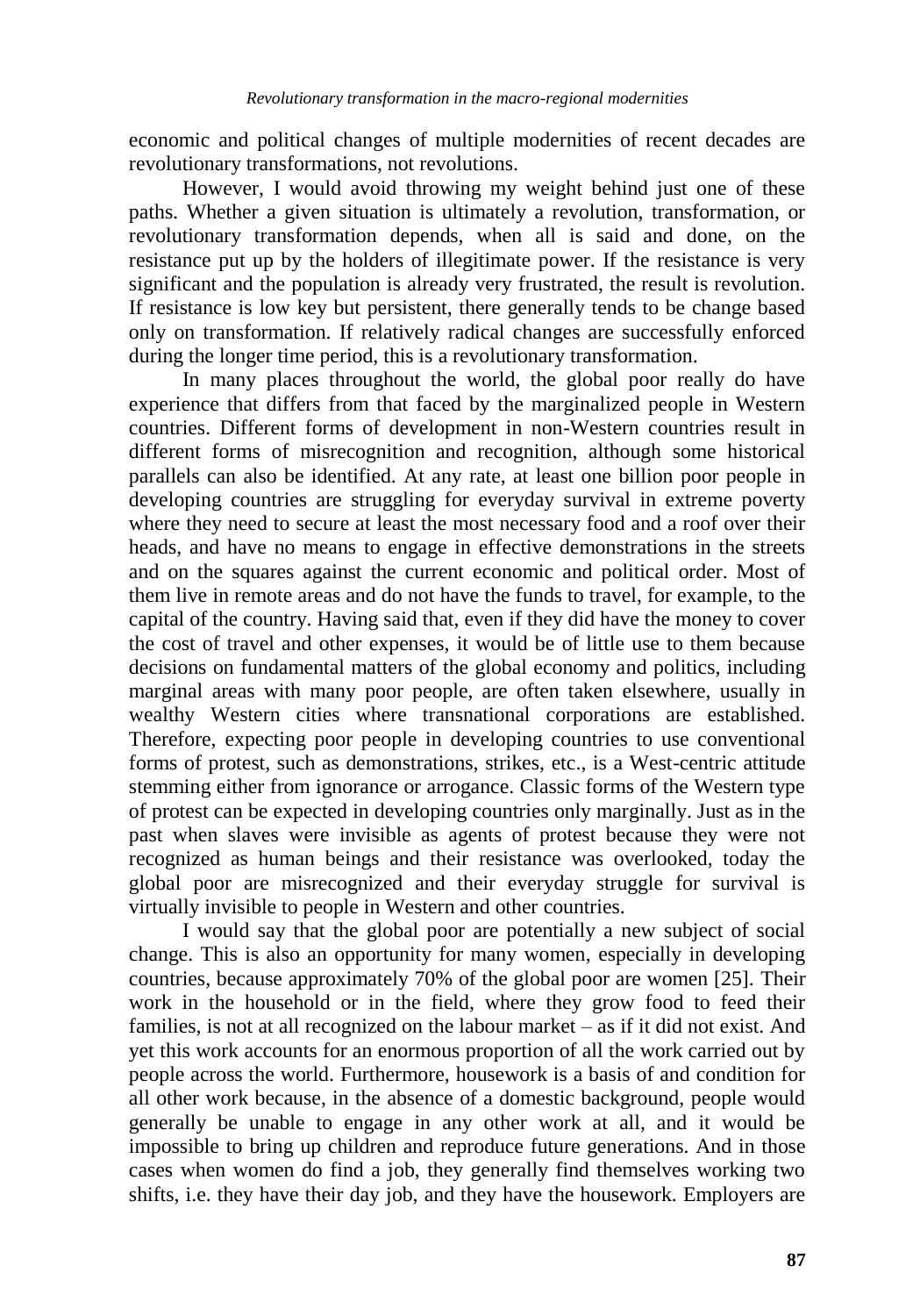aware of this and are afraid that they will often stay at home to look after small and sick children. In this light, they are often reluctant to employ women, or they discriminate against them by paying them less money. All of this also holds true, of course, in Western countries. Therefore, the eradication of poverty and the guarantee of the gender-just redistribution of labour in the household are essential for the emancipation of women.

Various global interactions can be problematic for the poor because they are damaged by transnational companies in global capitalism. On the other hand, global opportunities to prevent such injustice may also emerge. Non-profit organizations and agents, involved in global social movements, cooperate with the poor who have been damaged by transnational corporations, whether this concerns exploited workers or, for example, the rural population which has to scrape by in extreme poverty in an environment contaminated by businesses. For example, in India, where 40% of the global poor live, they work together to demand extraterritorial recognition of their social rights which they seek judicially from (generally Western) states in which the corporations concerned are based. Most Western states committed themselves to the extraterritorial recognition of social rights back in the 1970s when they signed human rights protocols, especially the International Covenant on Economic, Social and Cultural Rights. The application of these legal documents had little impact before the global era, but in recent decades of global interactions the use of these legal instruments, readily available and having a relatively large impact, has become viable.

However, it would be wrong to believe that the global poor, in cooperation with social movements and non-profit organizations, will have fundamental power to change social and other injustices. Their activities are very important because they draw attention to the struggle for justice prompted by local misrecognized needs, and enable these needs to be tracked but it is impossible to expect changes only through the actions of these agents without regard to economic or other conditions. On one hand, for example, you see people who have been pushed to the margins of the world who are exploited mainly so that minerals and other natural resources could be looted. On the other hand, we can see how the poor are starting to be involved in the global economic system of consumption and production. Starting in the mid-1990s, former Chinese president Jiang Zemin motivated Chinese companies to engage in more business abroad by means of the slogan "Go out" ("Zou chuqu") [J. Zemin, *Build a Well-off Society in an All-Round Way and Create a New Situation in Building Socialism with Chinese Characteristics*, http://en.people.cn/200211/18/ eng20021118 106983.shtml]. In those places where Western companies have no interest in view of the low profits available, Chinese companies are coming along and building infrastructure, such as roads and electricity, as well as schools, and they are developing the local African economies. China is looking for minerals and for markets for its cheap products, while Africa needs investment and companies for its development. As a result, more than a billion Africans and more than a billion Chinese are interacting. Increasing numbers of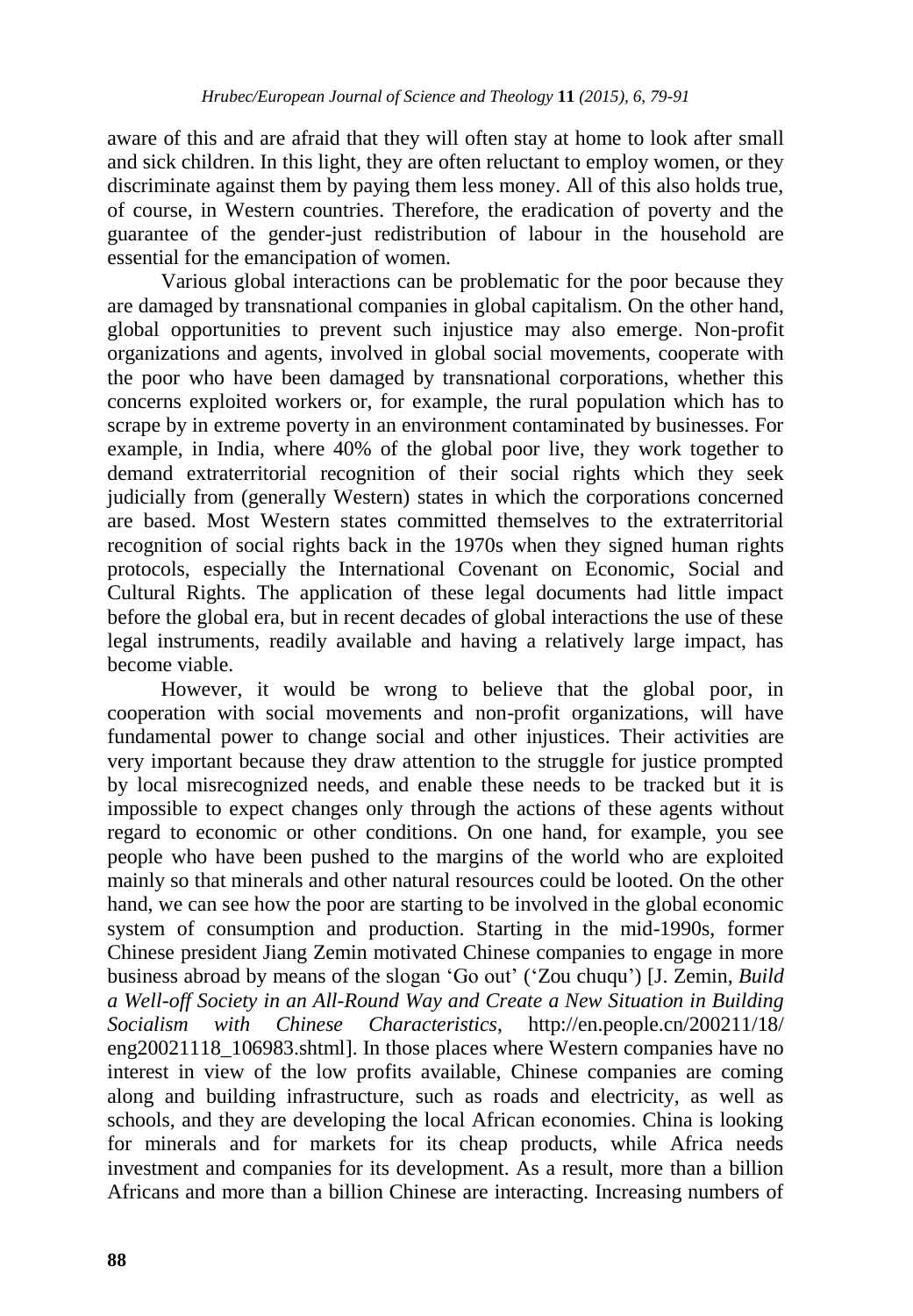Africans are becoming involved in this cooperation, just as the Chinese were integrated into production for consumers from Europe and the U.S.A. since the 1970s. This transformed China into a global factory, and the country is now investing in Africa.

We can view that issue from several angles, including from the perspective of efficiency. Sad to say, slavery was not brought to an end just because of the resistance of the slaves and moral arguments but also – and in particular – because it had become economically inefficient. Likewise, now the existing Western model is also showing signs of inefficiency in Africa because it too profit oriented. This is why China is introducing new economic opportunities in Africa and other developing areas of the world, including investment in infrastructure and schools, and is effectively destroying the old Western model of exploitation, which set apart the unneeded population of the developing world and abandoned it on the poor peripheries.

Naturally, the protests of the global poor and their resistance to Western corporations and states, combined with their engagement in the Chinese model, cannot be idealized because, in some respects, the increase in their standard of living is and will be affected by economic mistakes and environmental destruction. Overall, however, we are witnessing momentum behind the decline of the Western concept of capitalism, momentum which, through the Chinese model, is delivering hope to hundreds of millions of people so that they can escape from poverty, as many poor Chinese did in China. However, many problems brought about by this current path of development will still need to be tackled.

## **6. Conclusions - development on a global level**

The existence of the macro-regional and global interactions requires that adequate political and legal institutions of justice are set up, i.e. normative institutions on macro-regional and global levels. On a macro-regional level, I already addressed various modernities. I can add that the European Union is established here but this is not yet sufficiently integrated and does not have sufficient institutions for the genuine democratic participation of citizens and for social justice. The EU may currently find it difficult to stand its ground both internally, in relation to European citizens, and externally, in relation to other macro-regional units which are strong for various reasons: U.S.A., China, the Shanghai Cooperation Organization, etc.

On a global level there are currently no adequate institutions. The UN was a progressive response to the situation following the World War II and, in many respects, genuinely delivered numerous positive steps. However, 70 years down the line, it requires a fundamental and creative overhaul. For example, it is unacceptable for the UN to essentially be controlled, via the Security Council, by just five superpowers with the veto power. No country from the global south is represented as a permanent member of the Security Council. The acceptance of India, Brazil, South Africa and Egypt, for example, as permanent members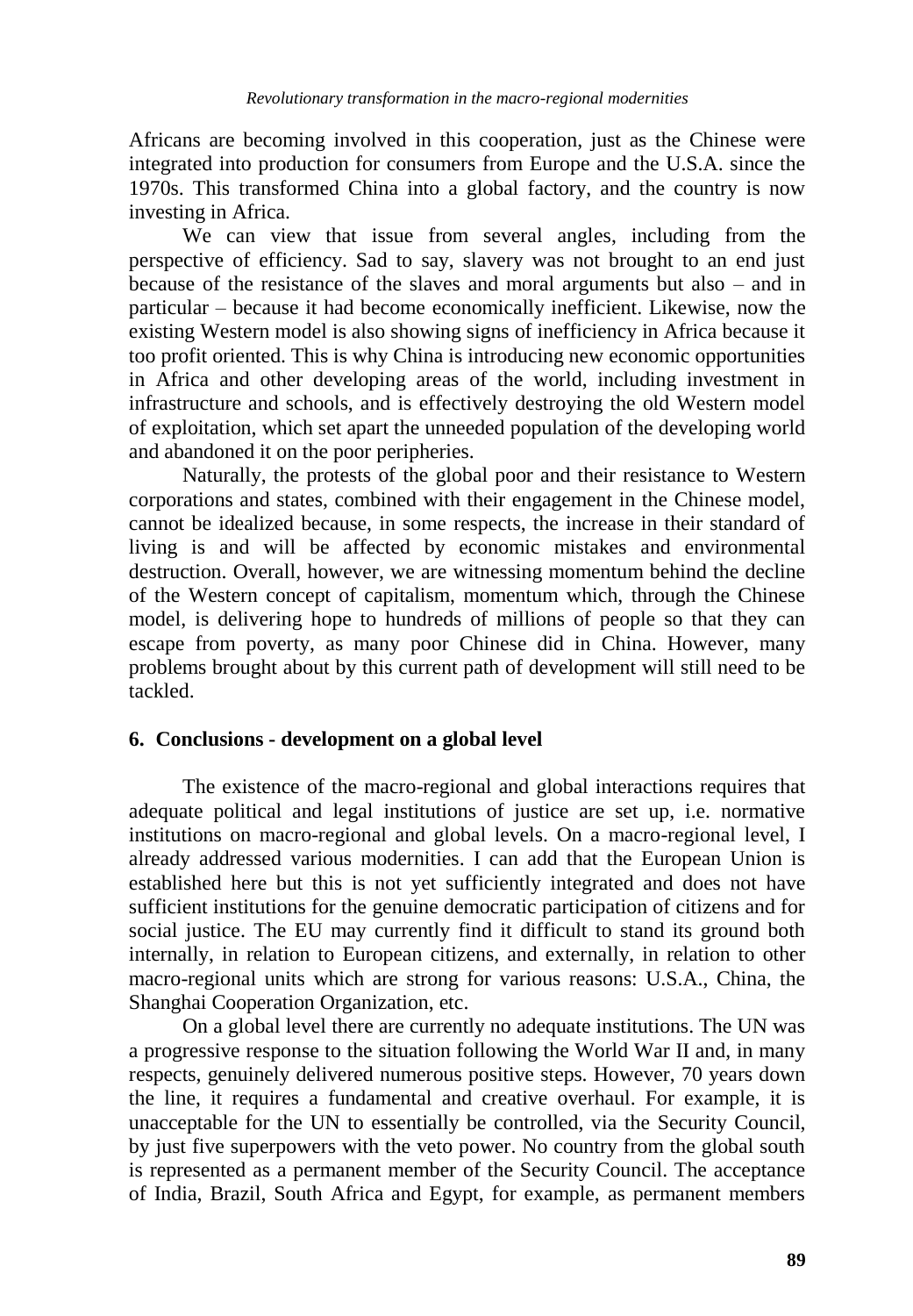could at least be a first step on the way to greater justice.

It is also unacceptable that the citizens of various states are represented very unequally within the UN solely on the principle of one state, one vote, i.e. according to a principle of methodological nationalism. For example, at the UN General Assembly, 1.5 million Estonians have the same single vote as 1.3 billion Indians. This is a striking injustice which could be resolved by introducing a global parliament in which, based on methodological cosmopolitanism, the same number of citizens would always have the same number of votes – as is the case today in the parliaments of various countries or in the European Parliament. The current principle of methodological nationalism, however, could be preserved within the General Assembly which could represent another, less significant chamber of the global parliament: a "UN Senate".

The redefined UN could then tackle current injustices in the economic and social area, on one hand, and in dialogue between individual cultures, on the other. As the African author Kwame Gyekye notes [26], this would constitute respect not only for the plurality of cultures but also for common humankind [27]. The UN should address planetary problems of wars, the environment, new dangers related to the electronic control of citizens, biotechnology, financial speculation, the issue of a global reserve currency based on a basket of currencies rather than on the unfair dominance of a single state, etc [28]. More institutional opportunities for civil participation in political and economic democracy, extraterritorial recognition, cultural polylogue, the global parliament and other elements I have mentioned could be among the first steps towards establishing a new order delivering expanded social, economic and cultural justice, and environmental sustainability [*World Parliament*, http://worldparliament-gov.org/]. Such a system could secure the downfall of global financial speculation, put an end to the dominance of transnational companies and their economic contradictions, push through greater redistribution to developing countries from the global pie of production and trade, and reduce military conflicts, while ensuring greater respect for various cultures and various kinds of modernization.

#### **Acknowledgement**

This paper has its basis in my discussion with Martin Solík. I reformulated my ideas from our discussion on social conflicts and macro-regional modernities indicated in the reference number 3. I thank him for all the debates and cooperation.

#### **References**

- [1] I. Bache and M. Flinders, *Multi-level Governance*, Oxford University Press, Oxford, 2004, 1-13.
- [2] E.W. Said, *Culture and Imperialism*, Vintage, New York, 1994, 282-335.
- [3] M. Hrubec and M. Solík, Communication Today, **6(1)** (2015) 83-98.